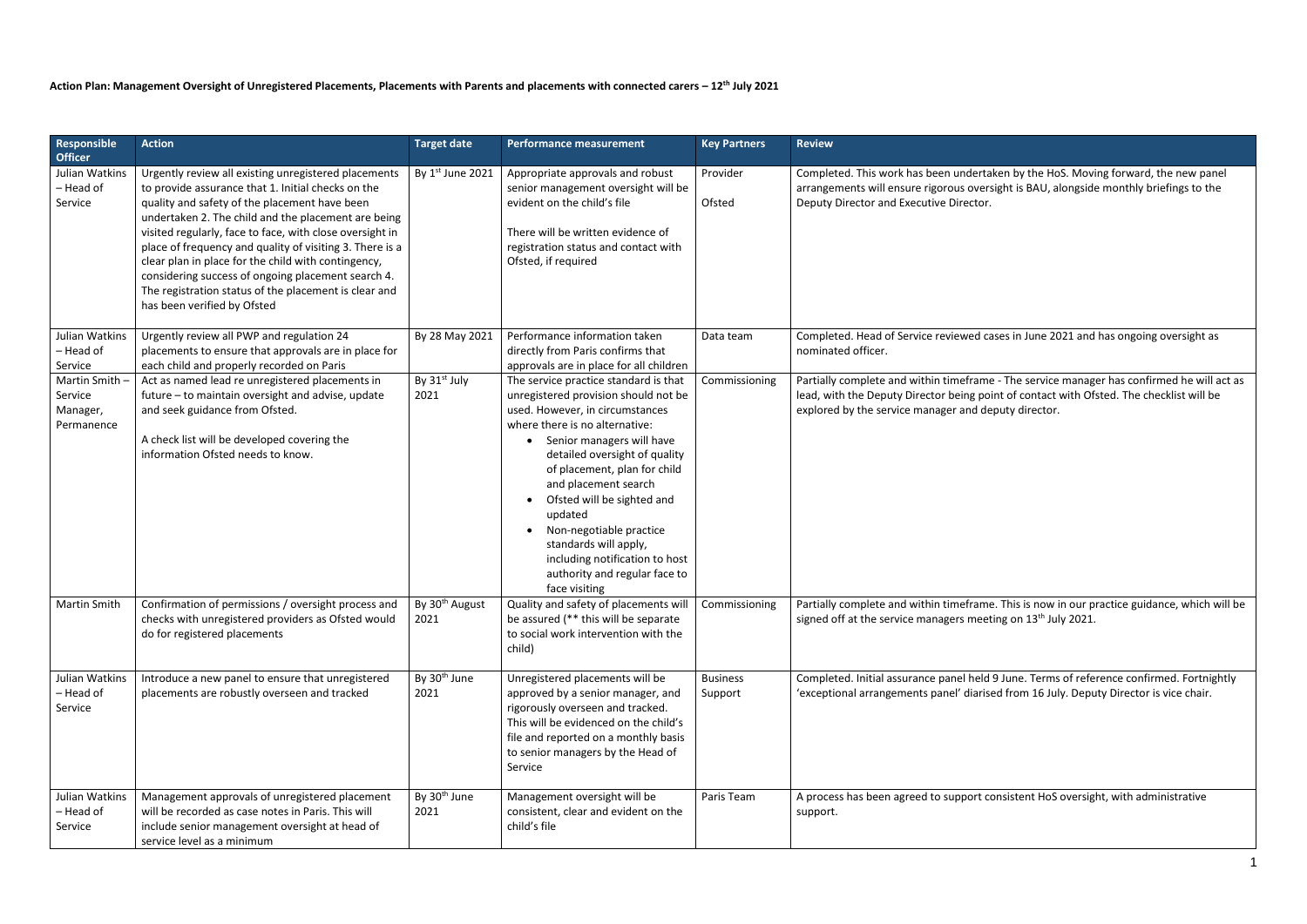| <b>Responsible</b><br><b>Officer</b>                                                                                                                                                                                                                                                                     | <b>Action</b>                                                                                                                                                                                                                            | <b>Target date</b>                 | <b>Performance measurement</b>                                                                                                                                                                                                   | <b>Key Partners</b>                                               | <b>Review</b>                                                                                                                                                                                                                                                                                 |
|----------------------------------------------------------------------------------------------------------------------------------------------------------------------------------------------------------------------------------------------------------------------------------------------------------|------------------------------------------------------------------------------------------------------------------------------------------------------------------------------------------------------------------------------------------|------------------------------------|----------------------------------------------------------------------------------------------------------------------------------------------------------------------------------------------------------------------------------|-------------------------------------------------------------------|-----------------------------------------------------------------------------------------------------------------------------------------------------------------------------------------------------------------------------------------------------------------------------------------------|
| Jo Feeney-<br>Performance<br>Manager                                                                                                                                                                                                                                                                     | Review performance and data reporting in respect of<br>unregistered, PWP and reg.24 placements. Provide<br>reports to relevant panel and to senior leadership<br>team via learning and improvement panel and<br><b>Improvement Board</b> | By 30 <sup>th</sup> June<br>2021   | Data will be accurate, up to date and<br>shared in the right forums to allow<br>proper scrutiny. The service will be<br>better held to account in respect of<br>timeliness of approvals through<br>more detailed data reporting. | Data Team                                                         | Complete - the performance manager now provides regular reports to inform<br>management oversight. Moving forward, this will support the panel activity.                                                                                                                                      |
| Martin Smith -<br>Service<br>Manager,<br>Permanence                                                                                                                                                                                                                                                      | Identify a lead member of staff to monitor<br>placement information; updating changes where<br>necessary                                                                                                                                 | By 30 <sup>th</sup> June<br>2021   | Placement information will be<br>consistently accurate                                                                                                                                                                           | Core social work<br>teams / Children<br>with Disabilities<br>team | This is complete - the role of the Looked after Children placement officer has<br>strengthened. Going forward, we will ensure that every social worker is aware                                                                                                                               |
| Jo Feeney-<br>Performance<br>Manager                                                                                                                                                                                                                                                                     | Ensure that learning from inspection informs case<br>management system development.                                                                                                                                                      | By 30 <sup>th</sup> June<br>2021   | Unregistered and Unregulated<br>placements recording in Care<br>Director will be clear and support<br>good practice.                                                                                                             | Care Director<br>Project Team                                     | Complete - The performance manager is also the link person for Care Director<br>implementation and is ensuring that the new system meets the service data r<br>in these areas.                                                                                                                |
| Martin Smith -<br>Service<br>Manager,<br>Permanence                                                                                                                                                                                                                                                      | Practice briefing to staff regarding respect of<br>unregistered, PWP and reg.24 placements<br>(Draft appended)<br>$w =$<br>Draft Briefing for<br>Staff.docx                                                                              | By 16 <sup>th</sup> June<br>2021   | Staff will begin to receive clear, up to<br>date guidance regarding their<br>responsibilities.                                                                                                                                   | Communications<br>team                                            | Complete - Practice Development Team bulletin has been circulated.                                                                                                                                                                                                                            |
| Stuart Webb-<br>Quality<br>Assurance<br><b>Unit Manager</b><br>/ Karen Biddle<br>- Principal<br>Social Worker                                                                                                                                                                                            | Mandatory briefings for relevant staff on minimum<br>expectations and good practice in relation to reg 24,<br>PWP and unregistered placements.                                                                                           | By 30 <sup>th</sup> August<br>2021 | All relevant staff will attend or watch<br>recording, and this will be part of<br>induction for new staff including<br>agency.                                                                                                   | Communications<br>team                                            | Discussion / planning arranged with Principal Social Worker for 12 <sup>th</sup> July 2021.                                                                                                                                                                                                   |
| Sarah Ward-<br>Service<br>Manager, PACT<br>/ Mary Hardy -<br>Service<br>Manager,<br>Looked after<br>Children & Care<br>Leavers / Jacqui<br>Schofield,<br>Service<br>Manager,<br>MASH, EDT and<br>Assessment /<br>Stephanie<br>Simpson - Team<br>Manager,<br>Children with<br><b>Disabilities</b><br>Team | Implement learning circles- so awareness regarding<br>key themes and responsibilities continues and<br>timeliness of risk assessment completion improves.                                                                                | By 30 <sup>th</sup> August<br>2021 | Staff will be able to confidently<br>articulate their responsibilities.<br>Individual and team practice will<br>improve as a result of live case<br>discussions in learning circles.                                             | Operational<br>teams                                              | Partly complete - In, PACT, this work has begun and will continue to be discus<br>meetings on an ongoing basis to ensure all workers are clear and that any em-<br>patterns or concerns continue to be addressed. Clarification will be sort regar<br>development in the other service areas. |

r now provides regular reports to inform senior ard, this will support the panel activity.

ted after Children placement officer has been ensure that every social worker is aware of post.

r is also the link person for Care Director he new system meets the service data requirements

has begun and will continue to be discussed in team re all workers are clear and that any emerging ddressed. Clarification will be sort regarding the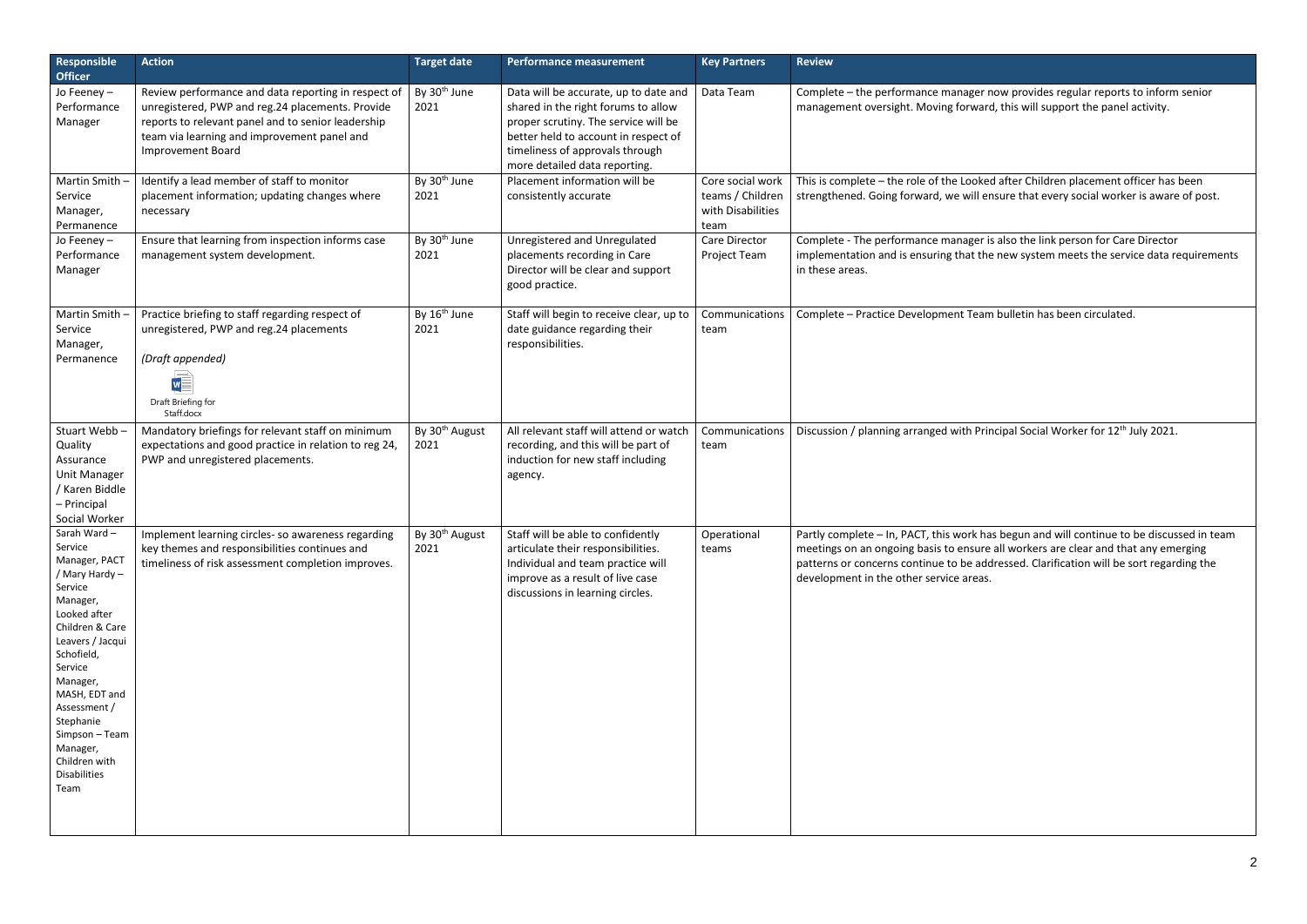| Responsible<br><b>Officer</b>                                                                                                                                                           | <b>Action</b>                                                                                                                                                                                                                                                                                                                                         | <b>Target date</b>                                                                               | <b>Performance measurement</b>                                                                                                                                | <b>Key Partners</b>             | <b>Review</b>                                                                                                                                                                                                  |
|-----------------------------------------------------------------------------------------------------------------------------------------------------------------------------------------|-------------------------------------------------------------------------------------------------------------------------------------------------------------------------------------------------------------------------------------------------------------------------------------------------------------------------------------------------------|--------------------------------------------------------------------------------------------------|---------------------------------------------------------------------------------------------------------------------------------------------------------------|---------------------------------|----------------------------------------------------------------------------------------------------------------------------------------------------------------------------------------------------------------|
| Sarah Ward-<br>Service<br>Manager,<br><b>PACT</b>                                                                                                                                       | Engage with core stakeholders, specialist assessment<br>teams and legal services to review cases where<br>approvals have been delayed and to agree a<br>response so that the risk of further delays is<br>eliminated                                                                                                                                  | By 31 <sup>st</sup> August<br>2021                                                               | Stakeholders will support core<br>service decision making; with<br>escalation to Deputy Director if<br>appropriate.                                           | Legal Services /<br>SAT         | This will be completed by 31 <sup>st</sup> August 2                                                                                                                                                            |
| Julian<br>Watkins, Head<br>of Service /<br>Jacqui<br>Schofield,<br>Service<br>Manager,<br>MASH, EDT<br>and<br>Assessment                                                                | Create Emergency Duty Team (EDT) policy /<br>guidance.                                                                                                                                                                                                                                                                                                | By 31 <sup>st</sup> July<br>2021                                                                 | Formal Emergency Duty processes<br>and guidance.                                                                                                              | Policy<br>Framework<br>Provider | Meeting arranged with HoS and Servic<br>existing EDT guidance and circulate / b                                                                                                                                |
| Stuart Webb-<br>Quality<br>Assurance<br>Unit Manager                                                                                                                                    | All activity is covered off in the procurement of the<br>new e-policy resource.                                                                                                                                                                                                                                                                       | By 30 <sup>th</sup> August<br>2021                                                               | Requirements will be clearly outlined<br>in revised Policy Framework                                                                                          | Procurement<br>Team             | Progress evident - Approval to procure<br>signing the contract.                                                                                                                                                |
| Elizabeth<br>Robertson-<br>Lead<br>Independent<br>Reviewing<br>Officer                                                                                                                  | IRO challenge and scrutiny of placements<br>An IRO Case Discussions will be evident at the onset<br>of any unregulated, unregistered and PWP<br>placement. IRO Case Discussions will take place at<br>agreed frequencies depending on the type of<br>placement. Additionally, a Care Plan Review will be<br>arranged to review the Care/Pathway Plan. | From 10 <sup>th</sup> May<br>2021                                                                | There will be evidence of IRO<br>scrutiny and challenge.<br>Concerns will be escalated<br>appropriately.<br>Impact of any IRO activity will be<br>made clear. | <b>IRO Service</b>              | IRO escalation analysis is being circulat<br>are participating in the focused audit a<br>July 2021.                                                                                                            |
| Stuart Webb-<br>Quality<br>Assurance<br>Unit Manager                                                                                                                                    | Case audit of VB; to understand use of unregistered<br>placement; placement decision making and quality<br>of practice                                                                                                                                                                                                                                | 22 <sup>nd</sup> July 2021.                                                                      | QA Unit review results to be shared<br>with DD and HOS and discussed with<br>placement and social work teams.                                                 | Practice<br>Development<br>Team | In train - audit has been allocated to a<br>Team.                                                                                                                                                              |
| Julian Watkins<br>- Head of<br>Service; Mary<br>Hardy -<br>Service<br>Manager,<br>Looked after<br>Children and<br>Care Leavers;<br>Stuart Webb,<br>Quality<br>Assurance<br>Unit Manager | Monitoring of direct visits to children and young<br>people in care in their placements.                                                                                                                                                                                                                                                              | By 10 <sup>th</sup> June<br>2021 (Review<br>position in<br>Learning and<br>Improvement<br>Panel) | The service will be reassured that<br>children have been seen face to face,<br>continue to be seen and are safe and<br>stable in placement.                   | Data Team                       | Complete - the service now has a good<br>through weekly reports. A clear manag<br>contact, which we said will be in line w<br>focused audit activity running for four<br>IROs so that we can understand the qu |

ce Manager on 16<sup>th</sup> July 2021. Intention is to update prief the team.

e Tri.x has now been granted. We are moving to

Ited to senior management team. In addition, the IROs around levels of contact with looked after children in

In advanced practitioner in the Practice Development

d understanding of the levels of face to face contact gement expectation has been given to staff regarding with DfE six weekly requirements. In addition, we have  $\cdot$  weeks in July 2021 involving the team managers and uality of practice and contact with children.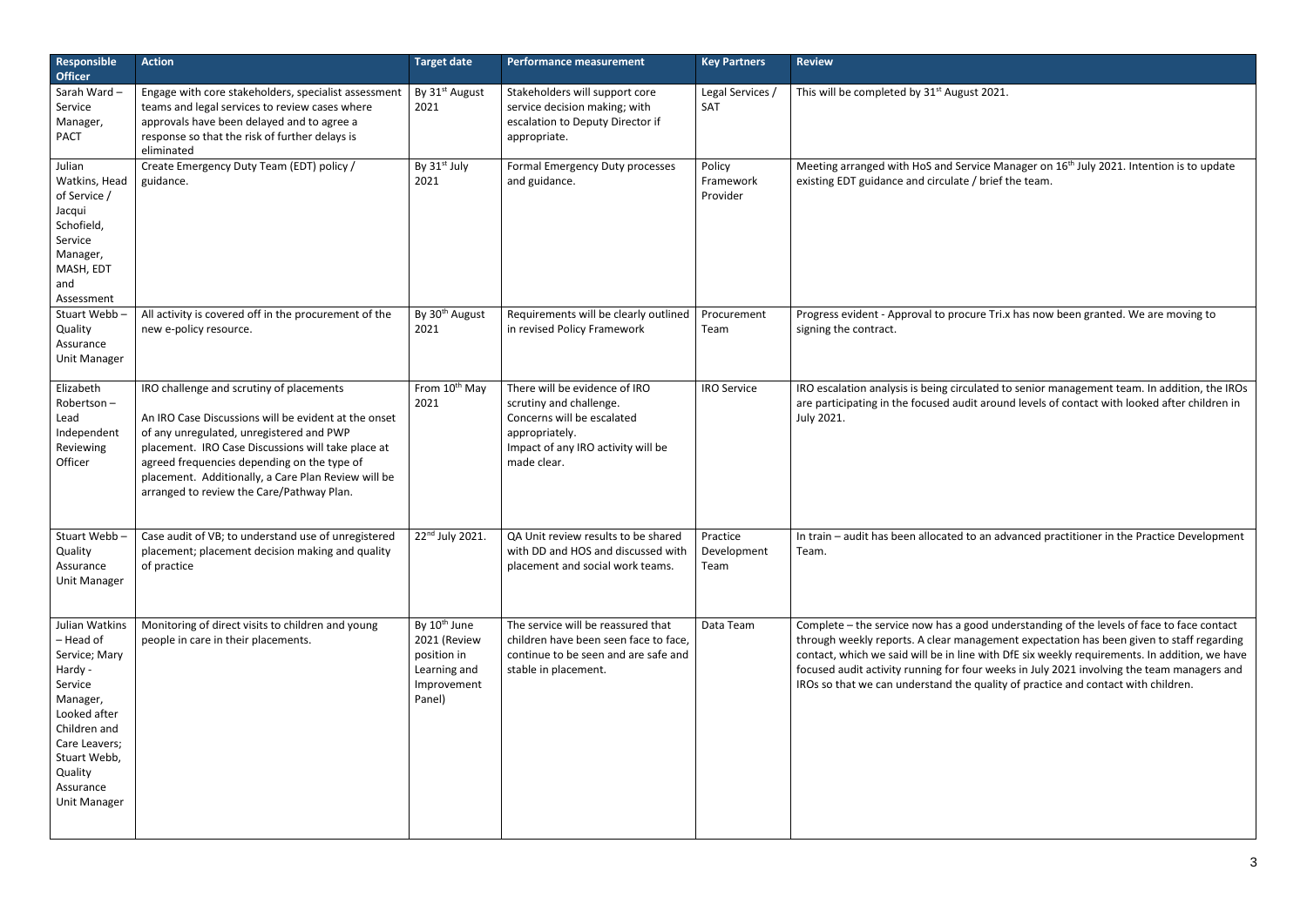4

| Responsible<br><b>Officer</b>                                                                                                                  | <b>Action</b>                                                                                                                       | <b>Target date</b>                                                         | <b>Performance measurement</b>                                                                                                                                                                                                                                                              | <b>Key Partners</b>             | <b>Review</b>                                                                                                                                                                                              |
|------------------------------------------------------------------------------------------------------------------------------------------------|-------------------------------------------------------------------------------------------------------------------------------------|----------------------------------------------------------------------------|---------------------------------------------------------------------------------------------------------------------------------------------------------------------------------------------------------------------------------------------------------------------------------------------|---------------------------------|------------------------------------------------------------------------------------------------------------------------------------------------------------------------------------------------------------|
| Stephanie<br>Murray $-$<br>Deputy<br>Director;<br>Julian Watkins<br>- Head of<br>Service; Stuart<br>Webb, Quality<br>Assurance<br>Unit Manager | Ensure that there is a clear service understanding of<br>quality of practice with and the experiences of<br>looked after children.  | 30 <sup>th</sup> September<br>2021                                         | The quality assurance unit will work<br>with the service area to scope and<br>deliver a thematic audit of practice<br>against the Ofsted ILACS framework<br>and local practice standards.                                                                                                   | Data Team                       | This is scheduled to take place in August 20.<br>Looked after Children<br>and Care Leaver audit                                                                                                            |
| Stuart Webb-<br>Quality<br>Assurance<br>Unit Manager                                                                                           | Ensure senior-level line of sight of improvement<br>activity; progress against improvement plans and any<br>ongoing practice issues | From 10 <sup>th</sup> June<br>2021<br>Lead IRO report<br>November<br>2021. | There will be regular reports to<br>Learning and Improvement Panel,<br>Improvement Board and Corporate<br>Parenting Committee. These will<br>include progress reports against the<br>priority improvement plans,<br>alongside the annual Lead<br>Independent Reviewing Officer's<br>report. | Data Team<br><b>IRO service</b> | Quality assurance report will be presented t<br>annual report scheduled for Corporate Pare<br>Panel focus on Quality Assurance in January<br>QA report to Improvement Board in Decem<br>and report to DfE) |

## **Action Plan: Management oversight of services to care leavers**

| Responsible<br><b>Officer</b>                                                                                                                                                                                   | <b>Action</b>                                                                                                           | <b>Target date</b>                                                                                                                       | <b>Performance measurement</b>                                                                                                                                                                                                                                                                                     | <b>Key Partners</b>   | <b>Review</b>                                                                                             |
|-----------------------------------------------------------------------------------------------------------------------------------------------------------------------------------------------------------------|-------------------------------------------------------------------------------------------------------------------------|------------------------------------------------------------------------------------------------------------------------------------------|--------------------------------------------------------------------------------------------------------------------------------------------------------------------------------------------------------------------------------------------------------------------------------------------------------------------|-----------------------|-----------------------------------------------------------------------------------------------------------|
| Julian Watkins<br>- Head of<br>Service;<br>Service, CSC;<br>Mary Hardy -<br>Service<br>Manager,<br>Looked after<br>Children and<br><b>Care Leavers</b><br>Stuart Webb,<br>Quality<br>Assurance<br>Unit Manager. | HOS and Service manager will routinely and<br>rigorously review the frequency of face to face visits<br>to care leavers | Initial position<br>by 4 <sup>th</sup> June.<br>Summary<br>position 10 June<br>2021 (Review in<br>Learning and<br>Improvement<br>Panel). | The service will be reassured that<br>care leavers have been seen face to<br>face, continue to be seen and are<br>safe and stable in their<br>accommodation.<br>Where care leavers are not in regular<br>contact with the service, assertive<br>attempts are made to establish their<br>welfare and circumstances. | Data Team             | Data is reported routinely to senior m<br>in time. However, this is expected to<br>part of D22 programme. |
| Julian Watkins<br>- Head of<br>Service;<br>Service, CSC;<br>Mary Hardy $-$<br>Service<br>Manager,<br>Looked after<br>Children and<br>Care Leavers                                                               | Ensuring the right level of staffing in the care leavers<br>service.                                                    | By $30th$<br>September 2021                                                                                                              | Three new personal advisors have<br>recently joined the service.<br>Additional PA support is included<br>within the Destination 22 project<br>plan                                                                                                                                                                 | <b>HR Recruitment</b> | This is being factored into Destination<br>commencing 12 <sup>th</sup> July 2021, ahead of<br>the month.  |

ust 2021, after the audits. Plan embedded below.

nted to Improvement Board in September 2021. IRO e Parenting Committee in November 2021. Scrutiny nuary 2022 (recommendation that there is a further ecember 2021, to inform scrutiny panel presentation

managers. Current position is that 21% of visits are not  $\frac{1}{2}$  improve with the new staff becoming operational as

on 22 structural proposals that will be costed week f formal consultation proposed to begin at the end of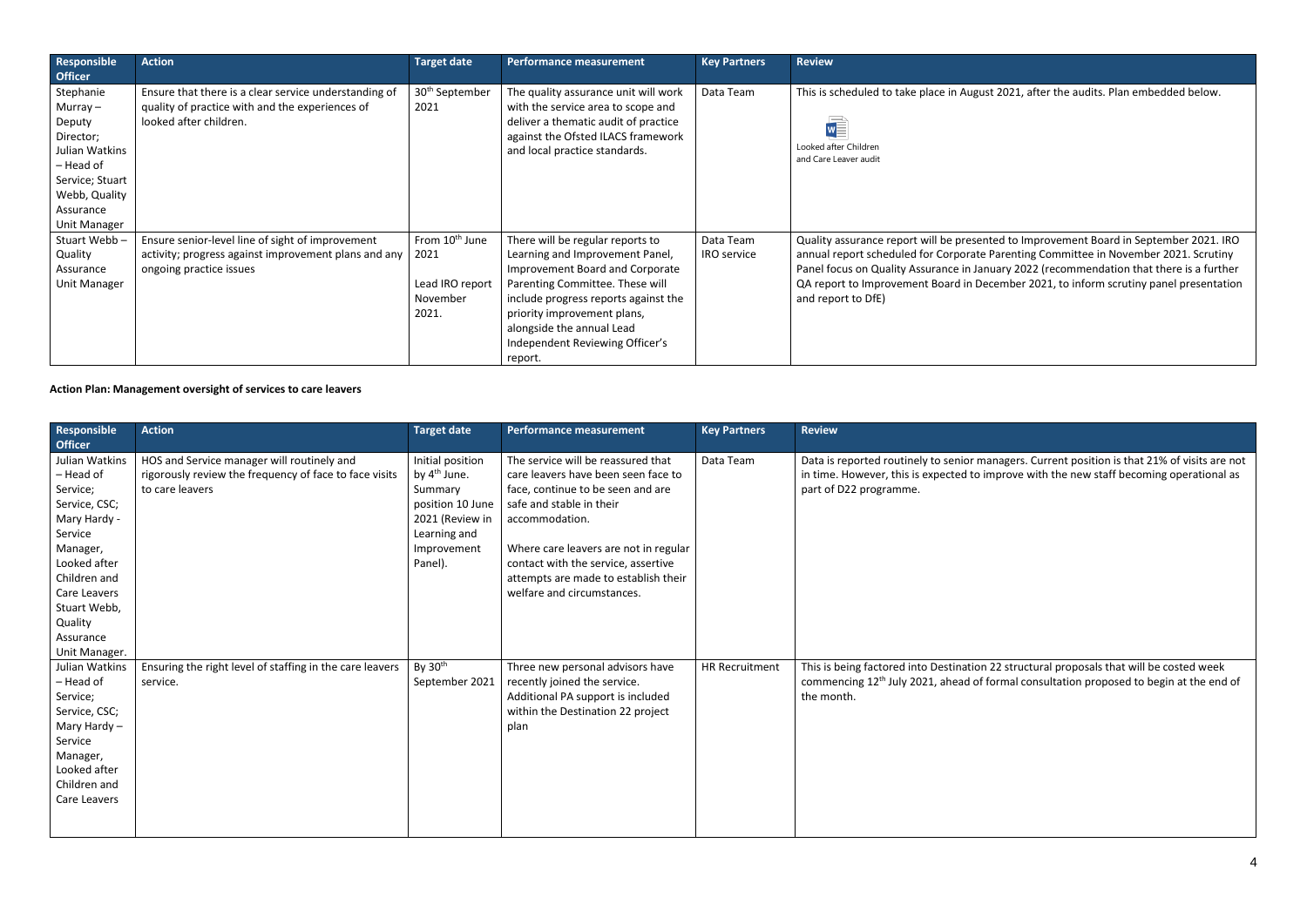| <b>Responsible</b><br><b>Officer</b>                                                                                                                          | <b>Action</b>                                                                                                                                                                                                                                                                                                                                                                      | <b>Target date</b>                                                                                | <b>Performance measurement</b>                                                                                                                        | <b>Key Partners</b>                                 | <b>Review</b>                                                                                                                                                                                                                                          |
|---------------------------------------------------------------------------------------------------------------------------------------------------------------|------------------------------------------------------------------------------------------------------------------------------------------------------------------------------------------------------------------------------------------------------------------------------------------------------------------------------------------------------------------------------------|---------------------------------------------------------------------------------------------------|-------------------------------------------------------------------------------------------------------------------------------------------------------|-----------------------------------------------------|--------------------------------------------------------------------------------------------------------------------------------------------------------------------------------------------------------------------------------------------------------|
| Mary Hardy-<br>Service<br>Manager,<br>Looked after<br>Children and<br>Care Leavers                                                                            | Assertive attempts will be made to engage with care<br>leavers not in contact with the service to review<br>their circumstances                                                                                                                                                                                                                                                    | By 10 <sup>th</sup> June<br>2021 (Review<br>position in<br>Learning and<br>Improvement<br>Panel). | The service will be reassured that<br>any care leavers not in contact have<br>been encouraged to engage, to<br>identify if the service can help them. | Data Team                                           | We are currently in touch with 86% o<br>The service manager has updated tha<br>PA levels of contact. Clear standards I<br>recruitment of new personal advisors                                                                                         |
| Mary Hardy-<br>Service<br>Manager,<br>Looked after<br>Children and<br>Care Leavers                                                                            | Ensure that the emotional and mental health needs<br>of care leavers are explored with their PAs.                                                                                                                                                                                                                                                                                  | By 30 <sup>th</sup> June<br>2021                                                                  | All pathways plans will include<br>consideration of emotional<br>wellbeing and how this will be<br>supported, if there is a need.                     | Designated<br>Looked after<br><b>Children Nurse</b> | Regarding practice, clear expectation<br>emotional and wellbeing support is in<br>discussion has started with health reg<br>Difficulties Questionnaire referrals an<br>Children's Board (MACB). In Care Dire<br>explicitly recorded in Pathways Plans. |
| Mary Hardy-<br>Service<br>Manager,<br>Looked after<br>Children and<br>Care Leavers<br>Care<br>experienced                                                     | Care leavers will be consulted to identify any barriers<br>to accessing emotional and mental health support                                                                                                                                                                                                                                                                        | By 29 <sup>th</sup> June<br>2021                                                                  | Where any problems regarding<br>service access are identified, these<br>will be flagged with health<br>colleagues to request support.                 | Corporate<br>Parenting<br>Committee                 | Complete - Levels of contact are iden<br>and mental health needs. The service<br>and increased staff will assist. Person<br>telephone, text and social media cont<br>weekly as a minimum.                                                              |
| apprentices<br>Clodagh<br>Freeston-<br>Service<br>Manager,<br>Education<br>Strategy,<br>Planning and<br>Improvement<br>Sajid Butt-<br><b>Strategic Skills</b> | A young people progression and NEET prevention<br>update will be presented to corporate parenting<br>committee by the Service Manager, Education<br>Strategy, Planning and Improvement<br>This forms part of the wider strategic education and<br>skills plans held by the Service Manager, Education<br>Strategy, Planning and Improvement and Strategic<br><b>Skills Manager</b> | By 30 <sup>th</sup><br>September<br>2021                                                          | Committee will be assured of<br>education, training and employment<br>activity as part of the service<br>recovery planning from the<br>pandemic.      | Corporate<br>Parenting<br>Committee                 | There are NEET updates provided to t<br>would benefit from more detailed da<br>this.                                                                                                                                                                   |
| Manager<br>Julian Watkins<br>- Head of<br>Service;<br>Service, CSC                                                                                            | Accommodation elements of the Destination 22<br>programme (homeless protocol; input into<br>supported living re-procurement) will progress.                                                                                                                                                                                                                                        | By 30 <sup>th</sup><br>September 2021                                                             | Evidence of progress against<br>Destination 22 core workstreams                                                                                       | Integrated<br>Commissioning<br>Unit                 | Critical area for D22 accommodation<br>element. This has been challenging du<br>plans in place to progress this.                                                                                                                                       |

## of 17 to 18-year olds and 96% of  $19 - 21$  year olds.

at she will use our data to review down into individual have been outlined with the team. Again, the s will assist in improving levels of contact.

ns have been set with the team. Strategically, ncluded in the Destination 22 programme. A garding a single point of contact for Strengths and d the intention is to take this to the Multi Agency ector, emotional and wellbeing support will be

ntified as the biggest barrier to identifying emotional manager updates that the clear practice standards al advisors are being encouraged to increase tact; alongside face to face contact, which is eight-

the CPC as part of the standing agenda. This area ata analysis and the performance manager will support

workstream is the residential children's home lue to the local property market. But there are now